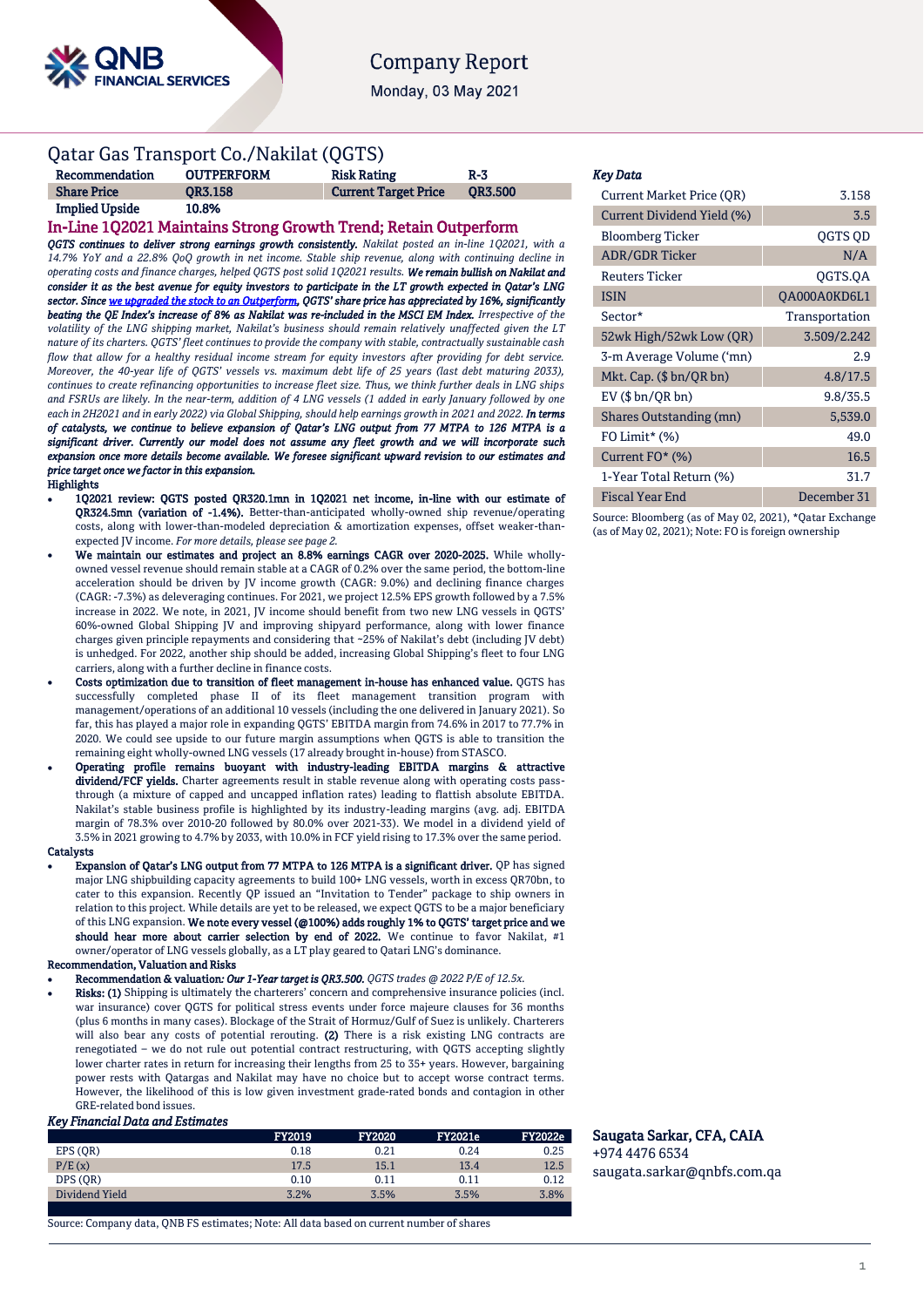# 1Q2021 Review

Nakilat's bottom-line rises 14.7% YoY and 22.8% QoQ in 1Q2021, in-line with our estimate. QGTS posted QR320.1mn in 1Q2021 net income, in-line with our estimate of QR324.5mn (variation of -1.4%). Better-than-anticipated wholly-owned ship revenue/operating costs, along with lower-than-modeled depreciation & amortization expenses, offset weaker-than-expected JV income.

- Revenue from wholly-owned ships of QR867.5mn (-0.7% YoY, -0.1% QoQ) was in-line with our estimate of QR858.2mn (variation of 1.1%). (
- Adjusted revenue of QR986.1mn (-1.1% YoY, 5.7% QoQ) was bang in-line with our estimate of QR986.3mn and was driven by the previously mentioned strength in wholly-owned vessel top-line.
- EBITDA of QR672.1mn (0.8% YoY, -0.1% QoQ) was consistent with our forecast of QR665.4mn (1.0% difference). Better-thanexpected revenue and direct operating cash costs of wholly-owned vessels drove EBITDA performance; G&A continued to improve on a YoY basis, coming in at QR22.0mn (-28.1% YoY, 22.8% QoQ), but was 24.0% above our modeled forecast of QR17.7mn.
- Adjusted EBITDA of QR782.3mn (0.7% YoY, 7.4% QoQ) was also at par with our estimate of QR784.3mn (-0.3% variation).
- JV income of QR110.2mn (0.0% YoY, 97.1% QoQ), showed a significant jump due to one-offs in 4Q2020, but was 7.3% below our estimate of QR118.9mn.
- Finally finance costs continued their significant YoY decline, coming in at QR264.4mn (-11.7% YoY, 0.4% QoQ), but was 1.1% ahead of our estimate of QR261.6mn.

| QGTS 1Q2021 Metrics                                                |                    |                    |                    |                    |                    |                |                                 |
|--------------------------------------------------------------------|--------------------|--------------------|--------------------|--------------------|--------------------|----------------|---------------------------------|
| <b>Income Statement</b>                                            |                    |                    |                    |                    |                    |                |                                 |
| In QR mn Except Otherwise Noted                                    | <b>1Q2020</b>      | 4Q2020             | 1Q2021             | 1Q2021e A Vs. E    |                    | YoY            | $\overline{Q}$ o $\overline{Q}$ |
| Revenue from Wholly-Owned Vessels                                  | 873.382            | 868.566            | 867.478            | 858.181            | 1.1%               | $-0.7%$        | $-0.1%$                         |
| <b>Operating Costs</b>                                             | (189.618)          | (186.251)          | (181.867)          | (184.255)          | $-1.3%$            | $-4.1%$        | $-2.4%$                         |
| <b>Gross Profit</b>                                                | 683.764            | 682.315            | 685.611            | 673.926            | 1.7%               | 0.3%           | 0.5%                            |
| Gross Margin                                                       | 78.3%              | 78.6%              | 79.0%              | 78.5%              |                    |                |                                 |
| Income from Marine and Agency Services                             | 13.334             | 8.143              | 8.474              | 9.200              | $-7.9%$            | $-36.4%$       | 4.1%                            |
| General and Administrative Expenses                                | (30.542)           | (17.881)           | (21.951)           | (17.702)           | 24.0%              | $-28.1%$       | 22.8%                           |
| <b>EBITDA</b>                                                      | 666.556            | 672.577            | 672.134            | 665.424            | 1.0%               | 0.8%           | $-0.1%$                         |
| Depreciation & Amortization                                        | (222.910)          | (223.172)          | (218.822)          | (222.951)          | $-1.9%$            | $-1.8%$        | $-1.9%$                         |
| <b>EBIT</b>                                                        | 443.646            | 449.405            | 453.312            | 442.473            | 2.4%               | 2.2%           | 0.9%                            |
| <b>EBIT</b> Margin                                                 | 50.8%              | 51.7%              | 52.3%              | 51.6%              |                    |                |                                 |
| Share of Operating Profits from Joint Ventures                     | 110.133            | 55.882             | 110.157            | 118.889            | $-7.3%$            | 0.0%           | 97.1%                           |
| <b>Finance Costs</b>                                               | (299.312)          | (263.385)          | (264.399)          | (261.628)          | 1.1%               | $-11.7%$       | 0.4%                            |
| Interest, Dividend income & Profit from Islamic Banks              | 19.700             | 11.369             | 17.017             | 19.109             | $-10.9%$           | $-13.6%$       | 49.7%                           |
| Vessel Sub-Chartering & Other Income                               | 5.387              | 7.458              | 4.065              | 5.656              | $-28.1%$           | $-24.5%$       | $-45.5%$                        |
| <b>Profit Before Tax</b><br><b>Profit After Tax</b>                | 279.554<br>279.554 | 260.729<br>260.729 | 320.152<br>320.152 | 324.498<br>324.498 | $-1.3%$<br>$-1.3%$ | 14.5%<br>14.5% | 22.8%<br>22.8%                  |
| Minority Interest                                                  | (0.363)            | 0.012              | (0.046)            | 0.015              | $-408.0%$          | $-87.3%$       | -483.3%                         |
| Net Income to Equity                                               | 279.191            | 260.741            | 320.106            | 324.513            | $-1.4%$            | 14.7%          | 22.8%                           |
| <b>Net Profit Margin</b>                                           | 32.0%              | 30.0%              | 36.9%              | 37.8%              |                    |                |                                 |
| EPS (QR)                                                           | 0.05               | 0.05               | 0.06               | 0.06               | $-1.4%$            | 14.7%          | 22.8%                           |
| <b>Adjusted EBITDA</b>                                             | 776.689            | 728.459            | 782.291            | 784.312            | $-0.3%$            | 0.7%           | 7.4%                            |
|                                                                    |                    |                    |                    |                    |                    |                |                                 |
| <b>Adjusted Revenue</b>                                            | 996.849            | 932.591            | 986.109            | 986.269            | 0.0%               | $-1.1%$        | 5.7%                            |
| Particulars                                                        | 1Q2020             | 4Q2020             | 1Q2021             | 1Q2021e            |                    |                |                                 |
| Adj. EBITDA Margin                                                 | 77.9%              | 78.1%              | 79.3%              | 79.5%              |                    |                |                                 |
| Gross Margin                                                       | 78.3%              | 78.6%              | 79.0%              | 78.5%              |                    |                |                                 |
| <b>EBIT Margin</b>                                                 | 50.8%              | 51.7%              | 52.3%              | 51.6%              |                    |                |                                 |
| G & A % of Sales                                                   | 3.5%               | 2.1%               | 2.5%               | 2.1%               |                    |                |                                 |
| Depreciation & Amortization % of Sales<br>Source: ONB FS estimates | 25.5%              | 25.7%              | 25.2%              | 26.0%              |                    |                |                                 |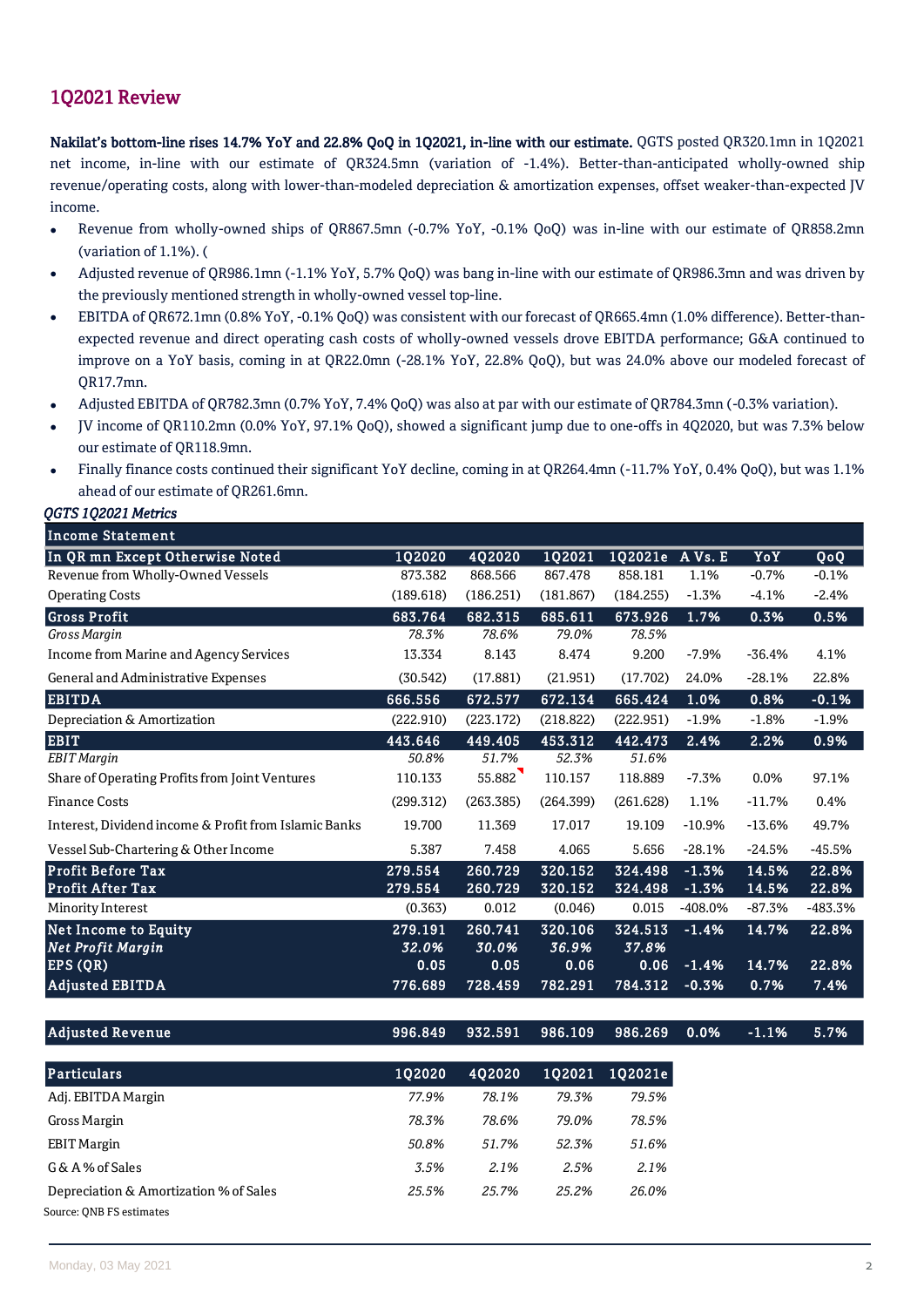# Key Growth Metrics

## *Growth Metrics*

|                        | 2016      | 2017      | 2018      | 2019    | 2020   | 2021    | 2022 | 2023    | 2024 | 2025  | 2030 | 2031 | 2032    | 2033    |
|------------------------|-----------|-----------|-----------|---------|--------|---------|------|---------|------|-------|------|------|---------|---------|
| Growth Ratios (In %)   |           |           |           |         |        |         |      |         |      |       |      |      |         |         |
| Revenue - Wholly Owned | 0.7%      | $(0.4\%)$ | 0.2%      | 3.4%    | 10.6%  | 0.6%    | 0.1% | 0.1%    | 0.1% | 0.1%  | 0.1% | 0.1% | 0.1%    | 0.1%    |
| Revenue - Adjusted     | 2.0%      | $(6.1\%)$ | 1.8%      | 7.6%    | 4.2%   | 2.9%    | 1.3% | 0.4%    | 0.9% | 1.0%  | 0.7% | 0.7% | 0.7%    | 0.7%    |
| Gross Profit           | 0.1%      | 0.4%      | 1.1%      | 3.5%    | 12.1%  | 0.6%    | 0.1% | 0.1%    | 0.1% | 0.1%  | 0.1% | 0.1% | 0.1%    | 0.1%    |
| <b>EBITDA</b>          | (1.1%)    | 0.5%      | 1.0%      | 3.9%    | 13.6%  | 0.7%    | 0.1% | 0.1%    | 0.1% | 0.1%  | 0.1% | 0.1% | 0.1%    | 0.1%    |
| EBITDA-Adjusted        | 1.1%      | $(7.2\%)$ | 3.1%      | 9.3%    | 5.3%   | 3.5%    | 1.5% | 0.3%    | 1.0% | 1.2%  | 0.8% | 0.8% | 0.8%    | 0.8%    |
| <b>EBIT</b>            | (6.5%)    | 0.7%      | 2.2%      | (2.3%)  | 21.0%  | 1.1%    | 0.1% | 0.1%    | 0.2% | 0.2%  | 0.2% | 0.2% | 0.2%    | 0.2%    |
| <b>EPS</b>             | $(2.9\%)$ | (11.3%)   | 5.3%      | 12.4%   | 15.8%  | 12.5%   | 7.5% | 4.6%    | 9.6% | 10.0% | 5.4% | 5.1% | 4.9%    | 4.7%    |
| <b>CFPS</b>            | $(9.9\%)$ | 16.7%     | $(6.4\%)$ | 15.9%   | 78.1%  | (26.2%) | 4.2% | 2.9%    | 6.1% | 6.6%  | 4.0% | 3.8% | 3.7%    | 3.6%    |
| <b>FCFPS</b>           | (4.9%)    | 22.0%     | (22.1%)   | 10.9%   | 113.4% | (27.5%) | 4.5% | 3.1%    | 1.5% | 12.3% | 9.3% | 3.9% | 3.8%    | 3.7%    |
| <b>DPS</b>             | (20.0%)   | 0.0%      | 0.0%      | $0.0\%$ | 10.0%  | $0.0\%$ | 9.1% | $0.0\%$ | 0.0% | 8.3%  | 0.0% | 7.1% | $0.0\%$ | $0.0\%$ |

Source: Company data, QNB FS estimates; Note: Adjusted revenue includes wholly-owned revenue, income from marine & agency services and income from JVs, while Adjusted EBITDA includes income from JVs

# Ratio Analysis

## *Key Metrics*

|                                 | 2016       | 2017      | 2018    | 2019   | 2020   | 2021    | 2022  | 2023  | 2024  | 2025  | 2030  | 2031  | 2032   | 2033   |
|---------------------------------|------------|-----------|---------|--------|--------|---------|-------|-------|-------|-------|-------|-------|--------|--------|
| Growth Ratios (In %)            |            |           |         |        |        |         |       |       |       |       |       |       |        |        |
| Revenue - Wholly Owned          | 0.7%       | (0.4% )   | 0.2%    | 3.4%   | 10.6%  | 0.6%    | 0.1%  | 0.1%  | 0.1%  | 0.1%  | 0.1%  | 0.1%  | 0.1%   | 0.1%   |
| Revenue - Adjusted              | 2.0%       | $(6.1\%)$ | 1.8%    | 7.6%   | 4.2%   | 2.9%    | 1.3%  | 0.4%  | 0.9%  | 1.0%  | 0.7%  | 0.7%  | 0.7%   | 0.7%   |
| <b>Gross Profit</b>             | 0.1%       | 0.4%      | 1.1%    | 3.5%   | 12.1%  | 0.6%    | 0.1%  | 0.1%  | 0.1%  | 0.1%  | 0.1%  | 0.1%  | 0.1%   | 0.1%   |
| <b>EBITDA</b>                   | (1.1%)     | 0.5%      | 1.0%    | 3.9%   | 13.6%  | 0.7%    | 0.1%  | 0.1%  | 0.1%  | 0.1%  | 0.1%  | 0.1%  | 0.1%   | 0.1%   |
| EBITDA-Adjusted                 | 1.1%       | (7.2%)    | 3.1%    | 9.3%   | 5.3%   | 3.5%    | 1.5%  | 0.3%  | 1.0%  | 1.2%  | 0.8%  | 0.8%  | 0.8%   | 0.8%   |
| <b>EBIT</b>                     | (6.5%)     | 0.7%      | 2.2%    | (2.3%) | 21.0%  | 1.1%    | 0.1%  | 0.1%  | 0.2%  | 0.2%  | 0.2%  | 0.2%  | 0.2%   | 0.2%   |
| <b>EPS</b>                      | (2.9%)     | (11.3%)   | 5.3%    | 12.4%  | 15.8%  | 12.5%   | 7.5%  | 4.6%  | 9.6%  | 10.0% | 5.4%  | 5.1%  | 4.9%   | 4.7%   |
| <b>CFPS</b>                     | (9.9%      | 16.7%     | (6.4%)  | 15.9%  | 78.1%  | (26.2%) | 4.2%  | 2.9%  | 6.1%  | 6.6%  | 4.0%  | 3.8%  | 3.7%   | 3.6%   |
| <b>FCFPS</b>                    | (4.9%)     | 22.0%     | (22.1%) | 10.9%  | 113.4% | (27.5%) | 4.5%  | 3.1%  | 1.5%  | 12.3% | 9.3%  | 3.9%  | 3.8%   | 3.7%   |
| <b>DPS</b>                      | $(20.0\%)$ | 0.0%      | 0.0%    | 0.0%   | 10.0%  | 0.0%    | 9.1%  | 0.0%  | 0.0%  | 8.3%  | 0.0%  | 7.1%  | 0.0%   | 0.0%   |
| <b>Operating Ratios (In %)</b>  |            |           |         |        |        |         |       |       |       |       |       |       |        |        |
| Gross Margin                    | 76.6%      | 77.2%     | 77.8%   | 78.0%  | 79.0%  | 79.1%   | 79.1% | 79.1% | 79.1% | 79.1% | 79.1% | 79.1% | 79.1%  | 79.1%  |
| <b>EBITDA</b> Margin            | 74.0%      | 74.6%     | 75.2%   | 75.6%  | 77.7%  | 77.8%   | 77.7% | 77.7% | 77.6% | 77.6% | 77.5% | 77.4% | 77.4%  | 77.4%  |
| Adj. EBITDA Margin              | 76.8%      | 75.9%     | 76.9%   | 78.1%  | 79.0%  | 79.5%   | 79.6% | 79.6% | 79.7% | 79.8% | 80.2% | 80.2% | 80.3%  | 80.4%  |
| <b>EBIT Margin</b>              | 49.0%      | 49.5%     | 50.5%   | 47.7%  | 52.2%  | 52.5%   | 52.5% | 52.4% | 52.5% | 52.5% | 52.6% | 52.6% | 52.6%  | 52.6%  |
| Net Margin                      | 31.1%      | 27.7%     | 29.1%   | 31.6%  | 33.1%  | 37.1%   | 39.8% | 41.5% | 45.4% | 49.9% | 66.5% | 69.8% | 73.1%  | 76.4%  |
| <b>Finance Ratios</b>           |            |           |         |        |        |         |       |       |       |       |       |       |        |        |
| Net Debt-to-EBITDA              | 8.3        | 7.8       | 7.5     | 7.9    | 6.6    | 6.2     | 5.7   | 5.3   | 4.8   | 4.2   | 1.0   | 0.3   | $-0.5$ | $-1.3$ |
| Debt-Equity Ratio               | 4.1        | 3.5       | 2.9     | 3.1    | 3.0    | 2.5     | 2.1   | 1.8   | 1.3   | 1.0   | 0.2   | 0.1   | 0.1    | 0.0    |
| Net Debt-Equity Ratio           | 3.6        | 3.0       | 2.5     | 2.8    | 2.5    | 2.1     | 1.7   | 1.4   | 1.2   | 0.9   | 0.1   | 0.0   | $-0.1$ | $-0.1$ |
| Debt-to-Capital                 | 80.3%      | 77.7%     | 74.1%   | 75.6%  | 74.7%  | 71.3%   | 67.7% | 63.8% | 57.0% | 51.2% | 19.2% | 12.7% | 6.3%   | 0.0%   |
| <b>Interest Coverage</b>        | 1.3        | 1.3       | 1.3     | 1.3    | 1.6    | 1.7     | 1.8   | 1.8   | 2.1   | 2.4   | 5.8   | 8.1   | 13.5   | 40.5   |
| <b>EBITDA</b> Interest Coverage | 1.9        | 1.9       | 2.0     | 2.0    | 2.4    | 2.5     | 2.6   | 2.7   | 3.1   | 3.5   | 8.5   | 11.9  | 19.9   | 59.5   |
| <b>Return Ratios (In %)</b>     |            |           |         |        |        |         |       |       |       |       |       |       |        |        |
| <b>ROIC</b>                     | 5.6%       | 5.7%      | 5.8%    | 5.4%   | 6.5%   | 6.6%    | 6.6%  | 6.7%  | 7.2%  | 7.3%  | 7.4%  | 7.4%  | 7.3%   | 7.0%   |
| <b>ROAE</b>                     | 19.7%      | 15.1%     | 13.9%   | 14.5%  | 16.6%  | 17.3%   | 16.5% | 15.4% | 15.2% | 15.0% | 12.2% | 11.7% | 11.2%  | 10.7%  |
| <b>ROAA</b>                     | 3.1%       | 2.8%      | 3.0%    | 3.2%   | 3.6%   | 4.0%    | 4.4%  | 4.6%  | 5.2%  | 6.0%  | 8.5%  | 8.9%  | 9.3%   | 9.7%   |
| Valuation                       |            |           |         |        |        |         |       |       |       |       |       |       |        |        |
| EV/EBITDA-Adjusted              | 12.9       | 13.4      | 12.8    | 12.3   | 11.4   | 10.7    | 10.1  | 9.7   | 9.2   | 8.7   | 5.8   | 5.2   | 4.5    | 3.8    |
| EV/EBIT                         | 24.2       | 23.3      | 22.4    | 24.0   | 19.4   | 18.6    | 17.9  | 17.2  | 16.5  | 15.6  | 10.8  | 9.7   | 8.5    | 7.3    |
| P/E                             | 18.3       | 20.7      | 19.6    | 17.5   | 15.1   | 13.4    | 12.5  | 11.9  | 10.9  | 9.9   | 7.4   | 7.0   | 6.7    | 6.4    |
| P/CF                            | 15.6       | 13.3      | 14.3    | 12.3   | 6.9    | 9.3     | 9.0   | 8.7   | 8.2   | 7.7   | 6.3   | 6.0   | 5.8    | 5.6    |
| P/B                             | 3.3        | 3.0       | 2.5     | 2.6    | 2.5    | 2.2     | 1.9   | 1.7   | 1.6   | 1.4   | 0.9   | 0.8   | 0.7    | 0.7    |
| Dividend Yield                  | 3.2%       | 3.2%      | 3.2%    | 3.2%   | 3.5%   | 3.5%    | 3.8%  | 3.8%  | 3.8%  | 4.1%  | 4.4%  | 4.7%  | 4.7%   | 4.7%   |
| <b>FCF Yield</b>                | 6.2%       | 7.5%      | 5.8%    | 6.5%   | 13.8%  | 10.0%   | 10.5% | 10.8% | 11.0% | 12.3% | 15.5% | 16.1% | 16.7%  | 17.3%  |

Source: Company data, QNB FS estimates; Note: Adjusted revenue includes wholly-owned revenue, operating profits from marine & agency services and income from JVs, while Adjusted EBITDA includes income from JVs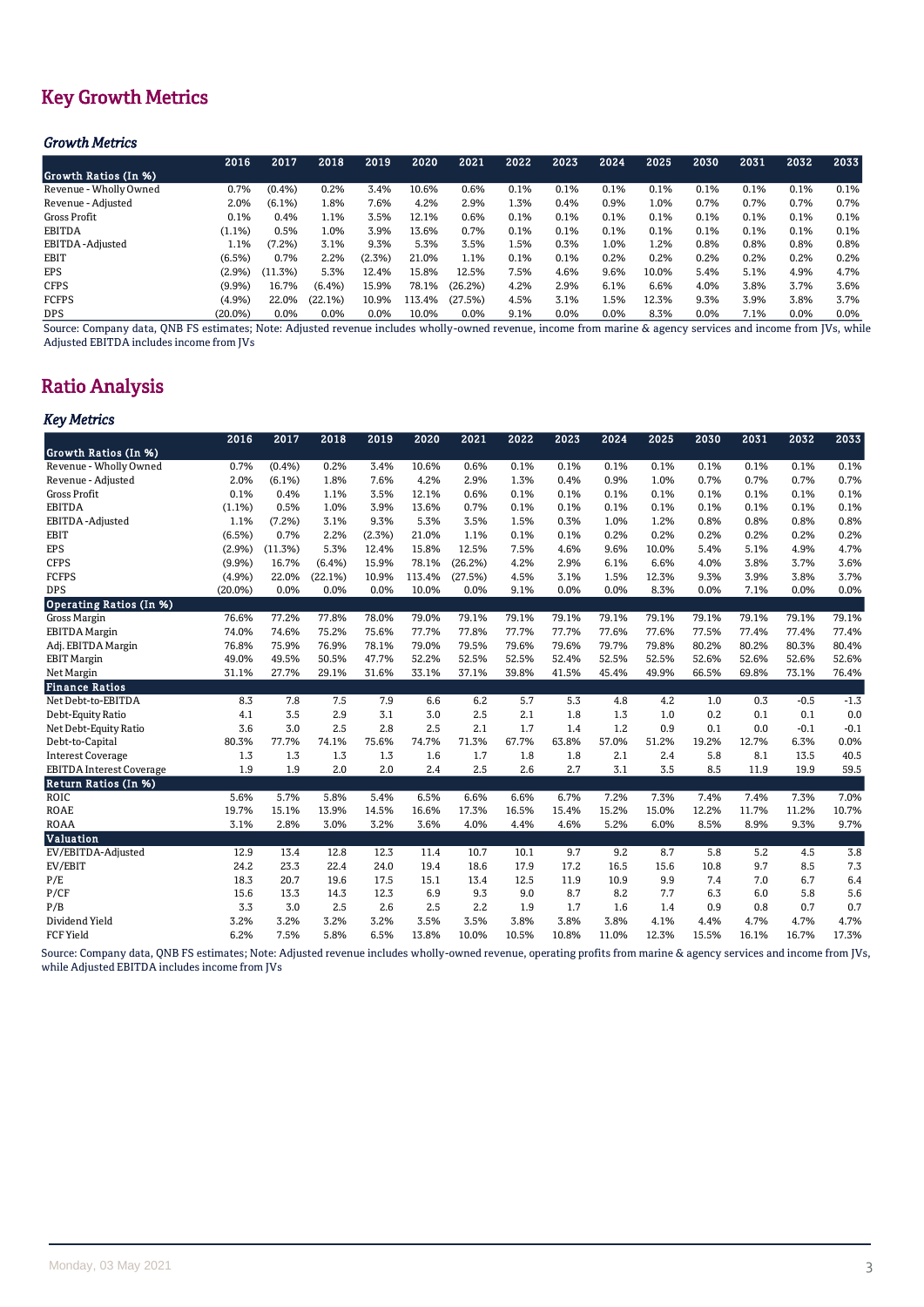# Detailed Financial Statements

# *Income Statement*

| Income Statement (In QR mn)                    | <b>FY2020</b> | <b>FY2021e</b> | <b>FY2022e</b> | <b>FY2023e</b> |
|------------------------------------------------|---------------|----------------|----------------|----------------|
| Revenue - Wholly-Owned Ships                   | 3,501         | 3,522          | 3,527          | 3,532          |
| <b>Direct Costs</b>                            | (734)         | (737)          | (739)          | (740)          |
| <b>Gross Profit</b>                            | 2,767         | 2,785          | 2,788          | 2,792          |
| Income from Marine & Agency Services           | 46            | 49             | 50             | 51             |
| General and Administrative Expenses            | (93)          | (94)           | (97)           | (100)          |
| <b>EBITDA</b>                                  | 2,720         | 2,739          | 2,741          | 2,743          |
| Depreciation                                   | (891)         | (891)          | (891)          | (890)          |
| <b>EBIT</b>                                    | 1,828         | 1,848          | 1,850          | 1,852          |
| Share of Profits from Joint Ventures           | 390           | 479            | 526            | 535            |
| <b>Finance Costs</b>                           | (1,137)       | (1,103)        | (1,055)        | (1,004)        |
| Interest, Dividend & Profit from Islamic Banks | 58            | 59             | 60             | 61             |
| Vessels Sub-Chartering & Other Income          | 22            | 23             | 23             | 24             |
| <b>Profit Before Tax</b>                       | 1,161         | 1,306          | 1,404          | 1,468          |
| <b>Income Tax Expense</b>                      | $\Omega$      | $\Omega$       | $\mathbf{0}$   | $\Omega$       |
| <b>Profit After Tax</b>                        | 1,161         | 1,306          | 1,404          | 1,468          |
| <b>Minority Interest</b>                       | (1)           | (1)            | (1)            | (1)            |
| <b>Profit for Equity Shareholders</b>          | 1,160         | 1,306          | 1,403          | 1,467          |
| EPS (QR)                                       | 0.21          | 0.24           | 0.25           | 0.26           |
| <b>Adjusted Revenue</b>                        | 3,937         | 4,050          | 4,102          | 4,117          |
| <b>Adjusted EBITDA</b>                         | 3,110         | 3,219          | 3,266          | 3,277          |

### Source: Company data, QNB FS estimates

| Balance Sheet |  |
|---------------|--|
|---------------|--|

| <b>Balance Sheet (In QR mn)</b>                                              | <b>FY2020</b> | <b>FY2021e</b> | <b>FY2022e</b> | <b>FY2023e</b> |
|------------------------------------------------------------------------------|---------------|----------------|----------------|----------------|
| <b>Non-Current Assets</b>                                                    |               |                |                |                |
| Property, Plant and Equipment                                                | 23,161        | 22,387         | 21,614         | 20,842         |
| <b>Investment in Joint Venture Companies</b>                                 | 4,194         | 4,565          | 4,883          | 5,205          |
| Loans to Joint Venture Companies                                             | 1,271         | 1,315          | 1,315          | 1,315          |
| <b>Equity Investments</b>                                                    | 120           | 130            | 130            | 130            |
| <b>Total Non-Current Assets</b>                                              | 28,746        | 28,397         | 27,942         | 27,491         |
| <b>Current Assets</b>                                                        |               |                |                |                |
| Receivables, Inventories and Due from Joint Ventures                         | 911           | 923            | 924            | 926            |
| <b>Cash and Bank Balances</b>                                                | 2,995         | 2,868          | 3,173          | 3,192          |
| <b>Total Current Assets</b>                                                  | 3,907         | 3.792          | 4.097          | 4,117          |
| <b>Total Assets</b>                                                          | 32,653        | 32,189         | 32,039         | 31,608         |
| <b>Equity</b>                                                                |               |                |                |                |
| <b>Equity Attributable to the Parent</b>                                     | 7,097         | 8,002          | 8,996          | 9,997          |
| <b>Minority Interest</b>                                                     | 7             | 8              | 8              | 9              |
| <b>Total Equity</b>                                                          | 7,104         | 8,010          | 9,004          | 10,006         |
| <b>Non-Current Liabilities</b>                                               |               |                |                |                |
| <b>Borrowings</b>                                                            | 19,835        | 18,878         | 17,636         | 14,751         |
| <b>Fair Value of Interest Rate Swaps</b>                                     | 2,606         | 2.429          | 2,252          | 2,075          |
| Lease Liability, Provision for End of Service Benefits and Other Liabilities | 336           | 318            | 318            | 318            |
| <b>Total Non-Current Liabilities</b>                                         | 22,776        | 21,625         | 20,206         | 17,144         |
| <b>Current Liabilities</b>                                                   |               |                |                |                |
| <b>Borrowings</b>                                                            | 1,165         | 954            | 1,242          | 2,885          |
| Accounts Payables/Accruals & Due to Joint Ventures                           | 1,442         | 1,450          | 1,453          | 1,454          |
| Fair Value of Interest Rate Swaps and Lease Liability                        | 165           | 150            | 134            | 119            |
| <b>Total Current Liabilities</b>                                             | 2,772         | 2,554          | 2,829          | 4,458          |
| <b>Equity and Liabilities</b>                                                | 32,653        | 32,189         | 32,039         | 31,608         |
|                                                                              |               |                |                |                |

Source: Company data, QNB FS estimates